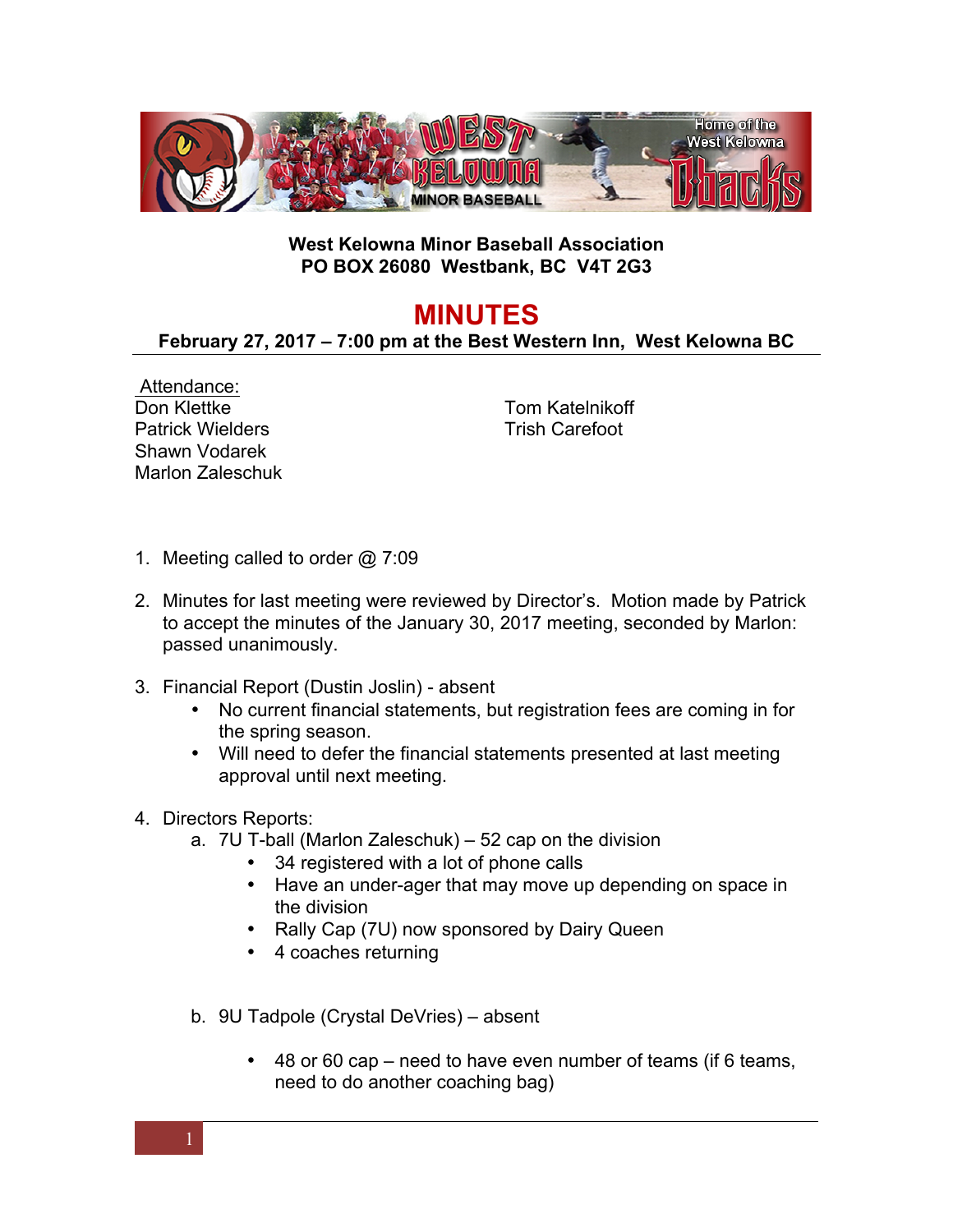- 41 registered so far
- Tournament in Salmon Arm May 25
- c. 11U Mosquito (Shawn Vodarek)
	- 41 registered
	- Salmon arm tournament 2 teams booked
	- Rutland tournament 2 teams booked
	- Penticton tournament 2 teams booked
	- Use same schedule template as last year will work well if we have 6 teams
	- May  $25^{th}$  weekend tentative 11U home tournament
	- Penticton has approached us to see if we want to run a "prospect" team.
	- Patrick mentioned that there are some issues associated with playing on home and prospect team (ie, home team pitchers being pitched out during prospect games, so not available to pitch for their home games)
	- Meeting held in the Interior that will discuss the prospect team
	- 6 team cap
- d. 13UPee Wee Director position vacant
	- 60 cap, 47 registered
	- Chris is an option for Director if we can't find anyone else. We should try to get him an assistant coach to help with the load.
	- Will be sending out an e-mail detailing what Director and other volunteer positions still need to be filled.
	- Field by Shannon Lake Daycare may be available, but the current schedule is inconsistent – Tom has asked the booking person to let us know if a consistent weekly timeslot becomes available.
	- Still looking at Hudson Road option
- e. 15U Bantam
	- 29 registered
	- Patrick has asked people to step up for director position, fill out coaching applications etc, and nobody has stepped up yet.
	- There are 6 kids interested in AA will pull out of that program
	- Offer the AA kids the option of applying to another association
- f. 18U Midget
	- 8 registered
	- Sunday try-outs for College Prep team once that is completed, the rest will likely register
	- Once AAA schedule is confirmed, will forward to Patrick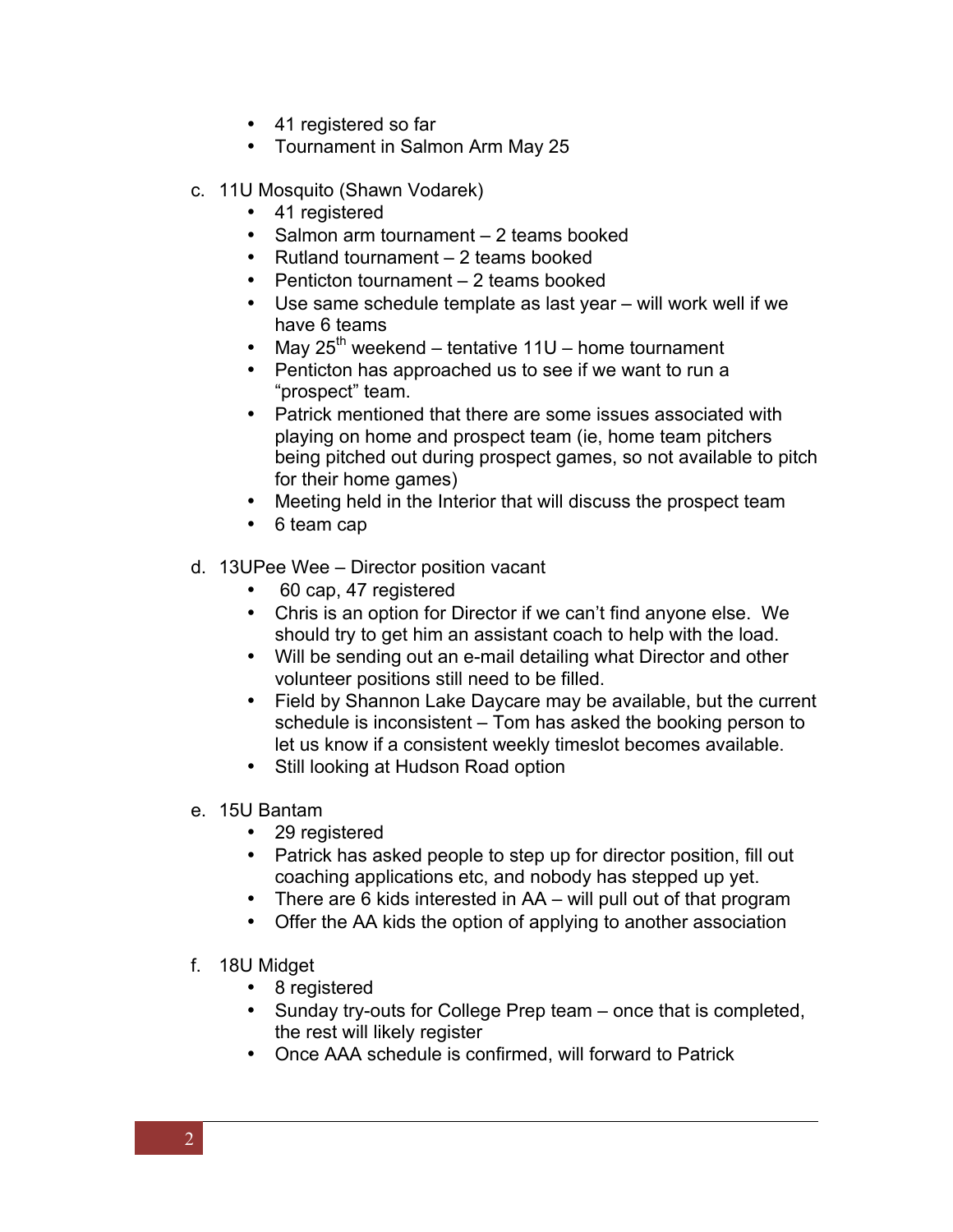- g. Uniform
	- U9 jerseys have been ordered
- h. Equipment (Patrick Wielders)
	- Need to ask for a budget of \$8000
	- Maintenance on tractor, and also replace some gear
	- Motion made by Patrick to have equipment budget set at \$8000 for 2017 – seconded by Shawn, passed unanimously
- i. Head Coach (Tom Katelnikoff)
	- Attended coaches conference in Langley great weekend. Tom House has taught Morgan Reiter, so our kids get some great coaching.
	- Talked a lot about baseball vision. Check if the kids can actually see the ball.
	- Winterball 25% of enrolees are taking part in program
	- Morgan Reiter is here April  $1<sup>st</sup>$  for inside pitch.
	- Ultimate Hockey will be taking over the batting cages, will need to do another option for batting practice
	- NCCAP April  $1<sup>st</sup>$  weekend
	- Good Friday, host interior tryouts for the select team 13U,15U & 16U – open tryouts
	- If a kid makes a cut, will go to a development camp.
	- Is a provincial team, so is a tough team to make.
- j. Umpire in Chief (Don Klettke)
	- Still waiting on dates for courses may have one on a weekday, one on a weekend.
	- May be in Kelowna
- k. Concession Open
	- Could be used during tournament weekends for fundraising
- l. VOC rep
	- Shawn would like to attend one of the early VOC meetings
- m. Registrar/Webmaster
- 5. 1st Vice President (Patrick Wielders)
	- Working on packages to send out to sponsors detailing the levels of possibility for sponsorship.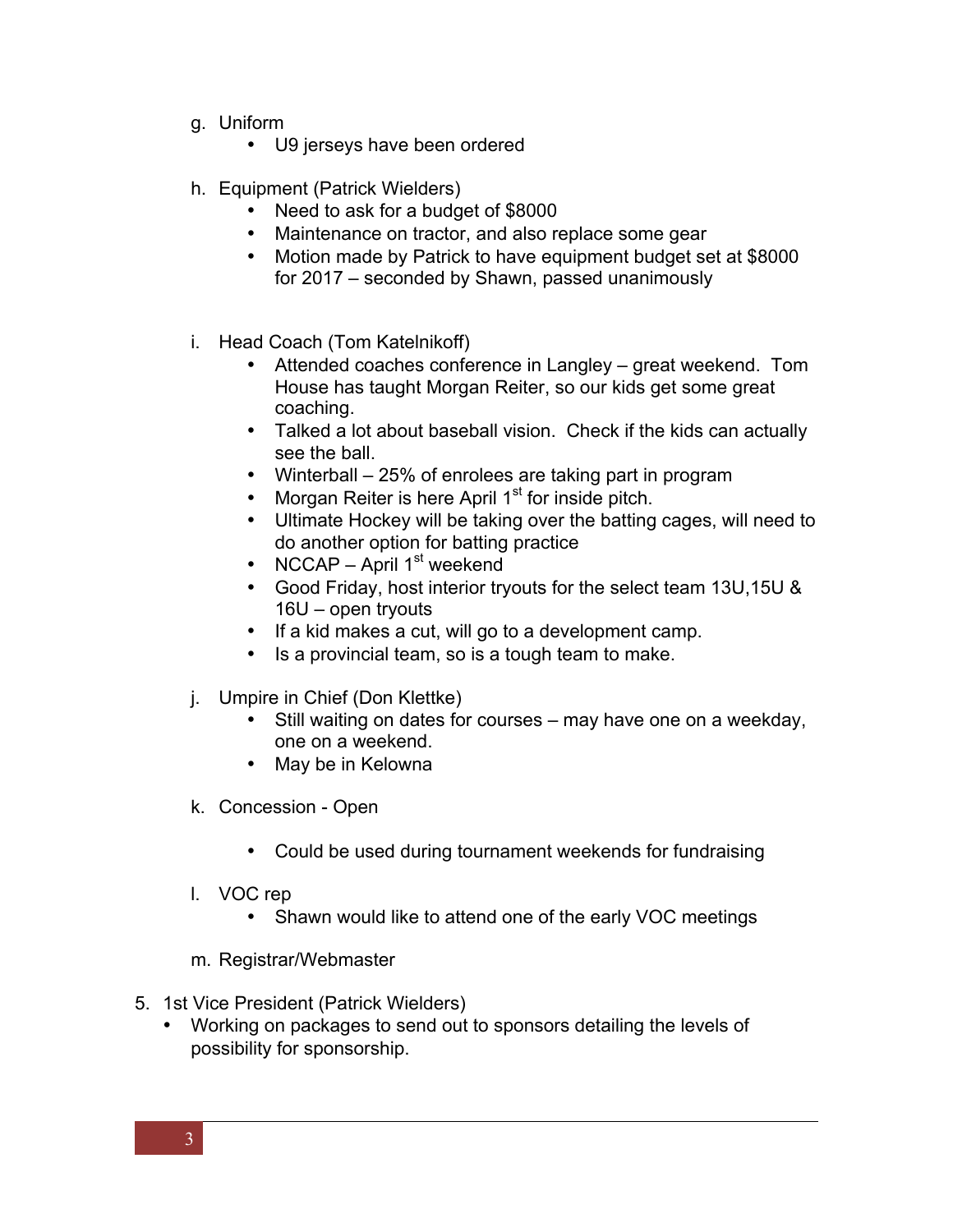- COMBA has a rule in place that if a parent brings a sponsor, 60% of the money go to the association, and 40% goes to offset their registration fees.
- Would have to check the Societies Act to make sure something like that could work – Patrick to verify that it is possible.
- Needs to be very simple so that all businesses could understand exactly what they are getting.
- Discussion regarding whether we should be sending a sponsorship letter out for plaques on the new building
- People have checked off yes to giving \$300 sponsorship during registration process – team sponsorship is \$600, need to update website
- \$500 get own banner
- \$300 get group banner
- \$600 uniform sponsorship
- \$100 name and logo on website
- Suggest only uniform sponsors as banners are a pain would do a post to social media recognizing the sponsors
- We should try to get sponsorship for 11U and up to replace jerseys if possible
- Platinum division
- Gold team
- Silver –
- Should be doing more with social media
- 6. 2nd Vice President (Don Klettke)
	- Nothing to report
- 7. President's Report: (Tom Katelnikoff)
	- Attended spring field meeting with WK talked about repairs, maintenance etc, everyone got same fields as last year
	- Getting lights at Boucherie \$400,000 -Tom put a letter to Canada 150 to potentially get a grant stating that we would be committed to fundraise \$20,000 over 5 years to show support. 12 months is the time-line on completion. Grant was granted
	- Should bring picnic benches out for opening day
	- Daroche getting new roofs on dugouts, and new benches
	- Isler/Ranch new benches
	- B2 getting new roof
	- Overseed outfield
	- We have approval to do a shale holder on each of the fields (B2, and Daroche).